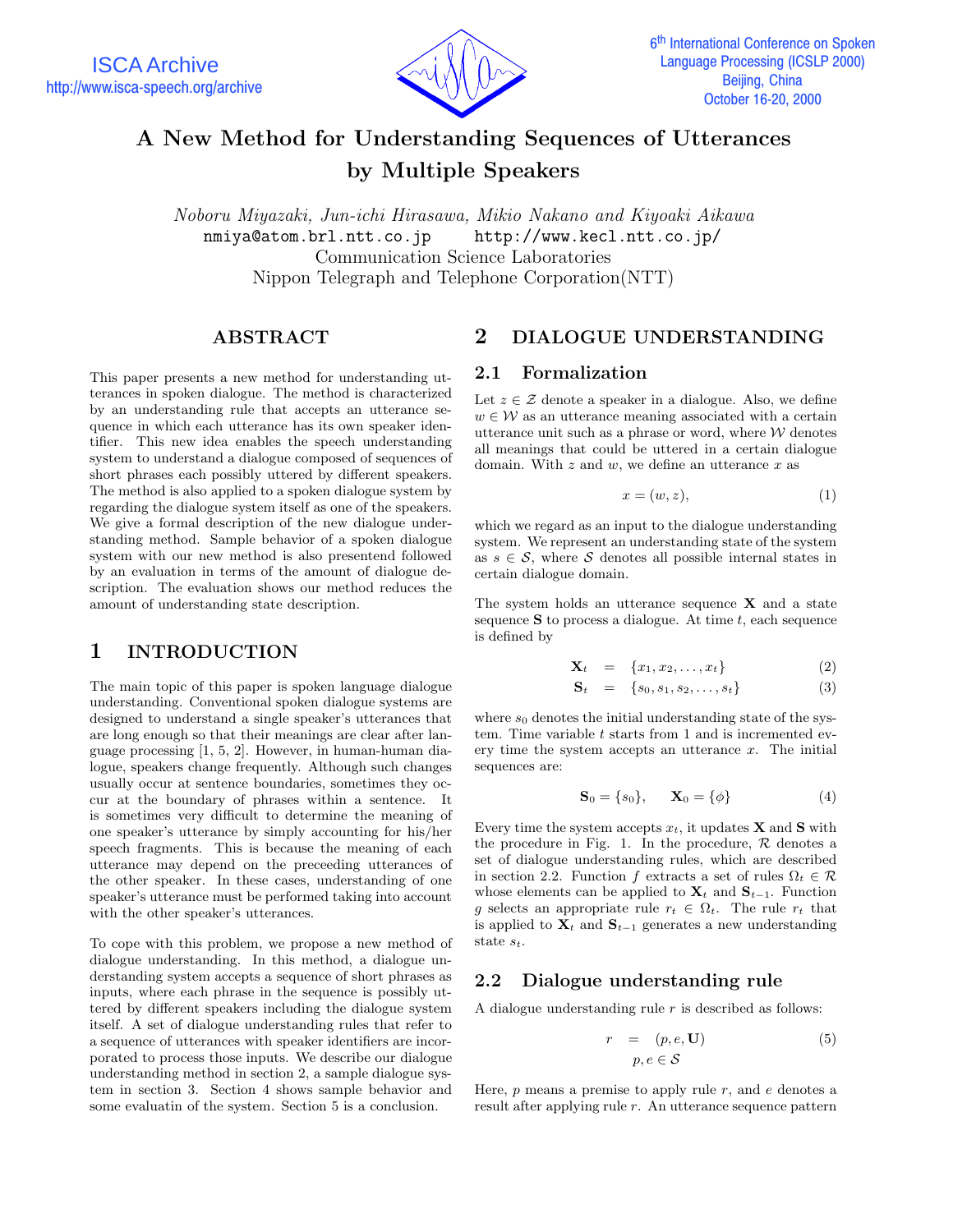1. 
$$
\mathbf{X}_t = {\mathbf{X}_{t-1}, x_t}
$$
  
\n2.  $\Omega_t = f(\mathcal{R}, \mathbf{X}_t, \mathbf{S}_{t-1})$   
\n3. if  $\Omega_t \neq \phi$  then  
\n $r_t = g(\Omega_t)$   
\n $s_t = r_t(\mathbf{X}_t, \mathbf{S}_{t-1})$   
\nelse  
\n $s_t = s_{t-1}$   
\n4.  $\mathbf{S}_t = {\mathbf{S}_{t-1}, s_t}$   
\n5.  $t = t + 1$ 

Figure 1: procedure to update understanding state

**U** has an arbitrary length that depends on each rule, and has the form of utterance seqnence **S**.

$$
\mathbf{U} = (u_1, u_2, u_3, ..., u_m)
$$
  
\n
$$
u_i = (v_i, y_i)
$$
  
\n
$$
v_i \in \mathcal{W}, \quad y_i \in \mathcal{Z}
$$
\n
$$
(6)
$$

At each time  $t$ , the function  $f$  selects every  $r$  that satisfies conditions (7) and (8) with the context  $\mathbf{X}_t$  and  $\mathbf{S}_{t-1}$ .

$$
p = s_{t-m} \tag{7}
$$

$$
\mathbf{U} = (x_{t-m+1}, x_{t-m+2}, ..., x_t) \tag{8}
$$

If  $\Omega_t$  contains more than one rule, function g selects one rule  $r_t$  which will be applied to  $\mathbf{X}_t$  and  $\mathbf{S}_{t-1}$ .  $e_t$  that  $r_t$ addreses becomes the new understanding state s*t*. Fig. 2 shows the way the system applies a rule. Here, dashed utterances and dashed states have no effect on the evaluation of (7) and (8).

### **2.3 Characteristics**

This new method has three features. (1) It receives a speaker identifier with each utterance. (2) It accounts for the speaker of each utterance to understand the input sequence. (3) It imposes no constraint on the length of the utterance sequence. These features result in two



Figure 2: Applying a rule



Figure 3: dialogue system overview

advantages. One is that it provides a general structure of dialogue understanding rules that can handle multi party dialogues. The other is that it allows us to apply dialogue understanding rules to a sequence with more than two concepts or utterances, which cannot be modeled by adjacency pairs [4] or dialogue state [5]. For example, a typical interaction at the opening or closing of a dialogue can contain more than two utterances.

## **3 DIALOGUE SYSTEM**

#### **3.1 system definition**

Although the dialogue understanding method described above can handle multi party dialogue by generalized speaker identifier z, we can also adopt it to a dialogue between a user and a dialogue system under following constraint.

$$
\mathcal{Z} = \{User, System\} \tag{9}
$$

Fig. 3 shows an architecture of a dialogue system using our dialogue understanding method. In this architecture, most of the domain dependent knowledge to understand dialogue is given in the dialogue understanding rules, whereas most of the dialogue understanding module works independently of the domain knowledge<sup>1</sup>. The response generation module receives the current understanding state from the dialogue understanding module and outputs one or several meanings sequentialy in a certain semantic representation form. The meanings are not only input to the language generation module and then to the TTS module, but also to the dialogue understanding module after they are gathered with user utterances. We do not discuss about the ASR, parsing, language generation and the TTS because these functions are out of the scope of this paper.

#### **3.2 Task settings**

We have implemented a simple "weather information service" task. The task is to recieve three kinds of informa-

<sup>1</sup>Function *g* may be domain dependent.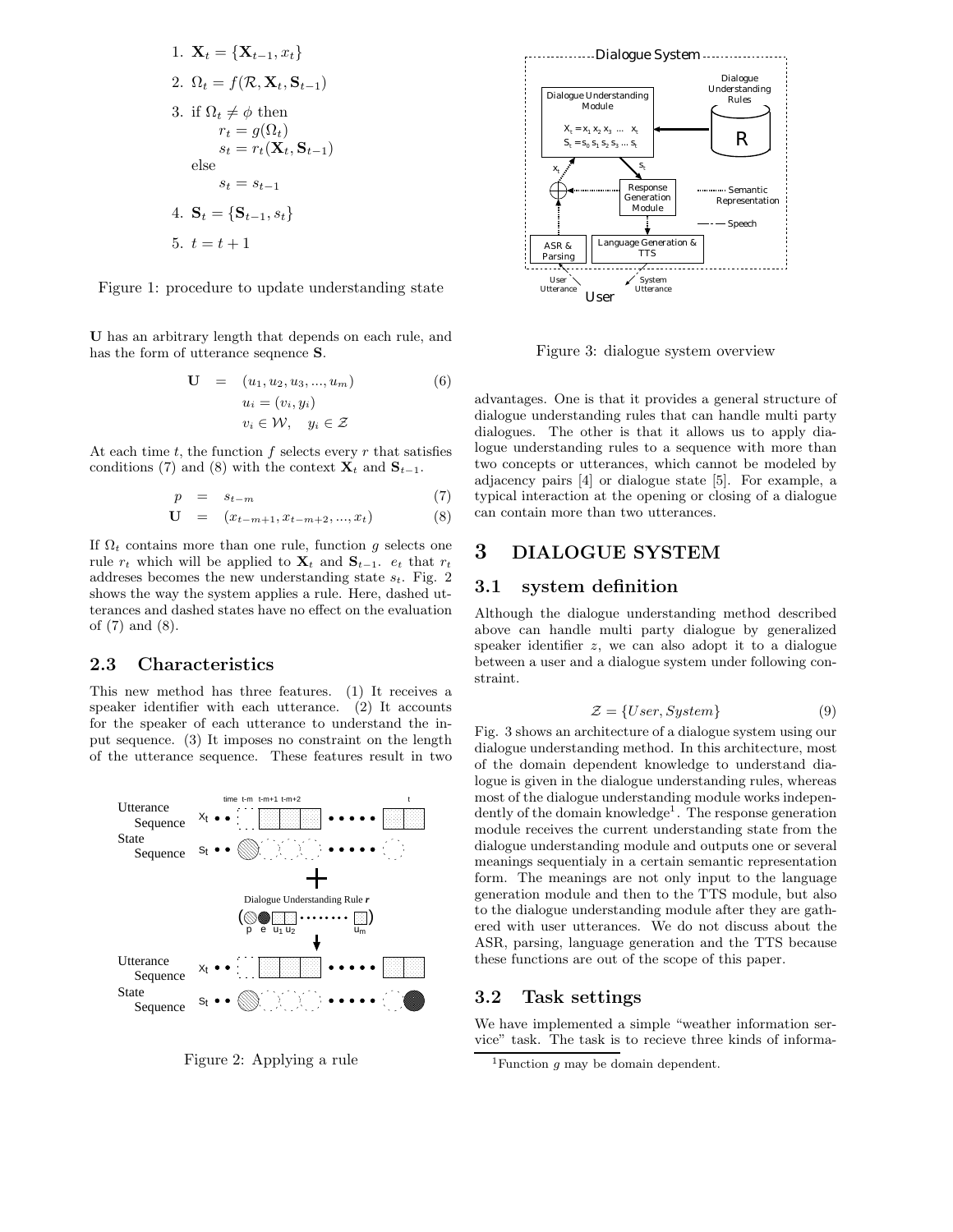Table 1: Word features and their values

| $\mathcal{W}_{cat}$  | place, day, type, discourse    |  |  |  |
|----------------------|--------------------------------|--|--|--|
|                      |                                |  |  |  |
| $\mathcal{W}_{mea}$  | Tokyo, Osaka, , today, Monday, |  |  |  |
| temperture, weather, |                                |  |  |  |
| $\mathcal{W}_{mod}$  | assert, question, confirm,     |  |  |  |

tion and confirm each of them. The three kinds of information are 1) place, 2) day of the week and 3) type of information.<sup>2</sup> We omitted the function for explaining actual weather forecast data for simplicity. We used a frame structure that consists of six attribute-value pairs as a dialogue understanding state [3]. Three of the attributes  $(\text{place}, \text{day}, \text{type})$  are used to represent each kind of information, while the rest of the attributes (pf, df, tf) are used as confirmation flags. The flags take either **T**(confirmed) or **F**(not confirmed). The formal description of a dialogue understanding state is as follows.

$$
s = (place, pf, day, df, type, tf) \tag{10}
$$

$$
s_0 = (null, \mathbf{F}, null, \mathbf{F}, null, \mathbf{F}) \tag{11}
$$

We use a feature set to represent an utterance meaning w. We incorporate three features:  $w_{cat} \in \mathcal{W}_{cat}$  as a word category,  $w_{mea} \in W_{mea}$  as a word meaning,  $w_{mod} \in W_{mod}$ as a modality.

$$
w = (w_{cat}, w_{mea}, w_{mod}) \in \mathcal{W}
$$
 (12)

Table 1 shows some of the feature values.

#### **3.3 rules**

Fig. 4 shows several dialogue understanding rules. Here, a symbol starting with  $\cdot^*$  is a variable that takes the same value in the rule, '\*' only is a wild card, and has no effect on the evaluations of (7) and (8). The evaluations of (7) and (8) were performed by a matching algorithm. Since we use a feature set as the meaning of a word, an utterance  $u_i \in U$  has four elements that consists of three features and a speaker identifier. For example, rule 4 makes the value of the place attribute null and the pf attribute **F** if any of the speakers uttered place ∗x under the condition that the value of the attribute place is ∗x and if an utterance from User with modality "deny" has followed. The total number of dialogue understanding rules for this system was 38.

#### **3.4 Other modules**

We set the function  $g$  to select a rule with the longest utterance pattern **U** among  $\Omega_t$ . This comes from a heuristics that the longer the contexts with which a system is concerned, the more accurate the understanding results become. The utterance generation module consists of several primitive rules. It consults with the current state  $s_t$ and generates a question or confirmation if any of the attributes place, date, type has a value null or any of the attributes pf, df, tf has a value **F**.

rule 1  $p_1$  ( \*p F \*d \*df \*t \*tf)<br>  $e_1$  ( \*x F \*d \*df \*t \*tf) *<sup>e</sup>*<sup>1</sup> ( \*x F \*d \*df \*t \*tf) **U**<sup>1</sup> ( ( place \*x assert Usr ) ) rule 2 *p*<sub>2</sub> (\*p \*pf \*d F \*t \*tf)<br> *e*<sub>2</sub> (\*p \*pf \*x F \*t \*tf) *<sup>e</sup>*<sup>2</sup> ( \*p \*pf \*x F \*t \*tf) **U**<sup>2</sup> ( ( day \*x assert Usr ) ) rule 3  $p_3$  ( \*p \*pf \*d \*df \*t F)<br>  $e_3$  ( \*p \*pf \*d \*df \*x F)<br>  $\mathbf{U}_3$  ( ( type \*x assert Usr ) ) *<sup>e</sup>*<sup>3</sup> ( \*p \*pf \*d \*df \*x F) **U**<sup>3</sup> ( ( type \*x assert Usr ) ) rule 4  $p_4$  (\*x \* \*d \*df \*t \*tf)<br>  $e_4$  (null F \*d \*df \*t \*tf) *<sup>e</sup>*<sup>4</sup> ( null F \*d \*df \*t \*tf) **U**<sup>4</sup> ( ( place \*x - \* ) ( discourse deny - Usr ) ) rule 5  $p_5$  ( \*x F \*y F \*z F)<br>  $e_5$  ( \*x T \*y T \*z T)<br>  $\mathbf{U}_5$  ( ( day \*y *<sup>e</sup>*<sup>5</sup> ( \*x T \*y T \*z T) **U**<sup>5</sup> ( ( day \*y - Sys )  $(\text{place } *x$  - Sys) ( type \*z confirm Sys )  $($  discourse affirm rule 6  $p_6$  (\*x F\*y F\*z F)<br>economies (pull F pull F pull F) *<sup>e</sup>*<sup>6</sup> ( null F null F null F)  $\begin{array}{ccc} e_6 & \text{(null F null F null F)} \\ \mathbf{U}_6 & \text{(day & *y - Sys)} \\ \text{(place & *x - Sys)} \end{array}$  $-$  Sys ) ( type \*z confirm Sys )<br>( discourse negate - Usr ) ) ( discourse negate rule 7 *<sup>p</sup>*<sup>7</sup> ( \*x F \*y F \*z F) *<sup>e</sup>*<sup>7</sup> ( \*x1 F \*y F \*z F)  $U_7$  ( \*x1 F \*y F \*z F)<br>  $U_7$  ( ( day \*y - Sys )<br>
( place \*x - Sys ) ( place \*x - Sys ) ( type \*z confirm Sys )<br>( discourse negate - Usr )  $($  discourse negate -( place \*x1 - Usr ) )

rule n ...

Figure 4: dialogue understanding rules

| time  | speaker |                                                      |
|-------|---------|------------------------------------------------------|
| $t-2$ | $S_1$   | $\mathbf{k}$ youno/tokyono/tenkidesune?              |
|       |         | Do you want to know today's <i>weather</i> in Tokyo? |
|       |         | (Tokyo F today F weather F)                          |
| $t-1$ | $U_1$   | /e?/                                                 |
|       |         | huh?                                                 |
|       |         | (null F today F weather $F$ )                        |
| t.    | $S_2$   | /bashoha/dokodesuka?/                                |
|       |         | of which place do you want to know the weather?      |
|       |         | (null $F$ today $F$ weather $F$ )                    |
|       |         |                                                      |

Figure 5: example dialogue

<sup>2</sup>Such as weather, rainfall probability, temprature, etc.